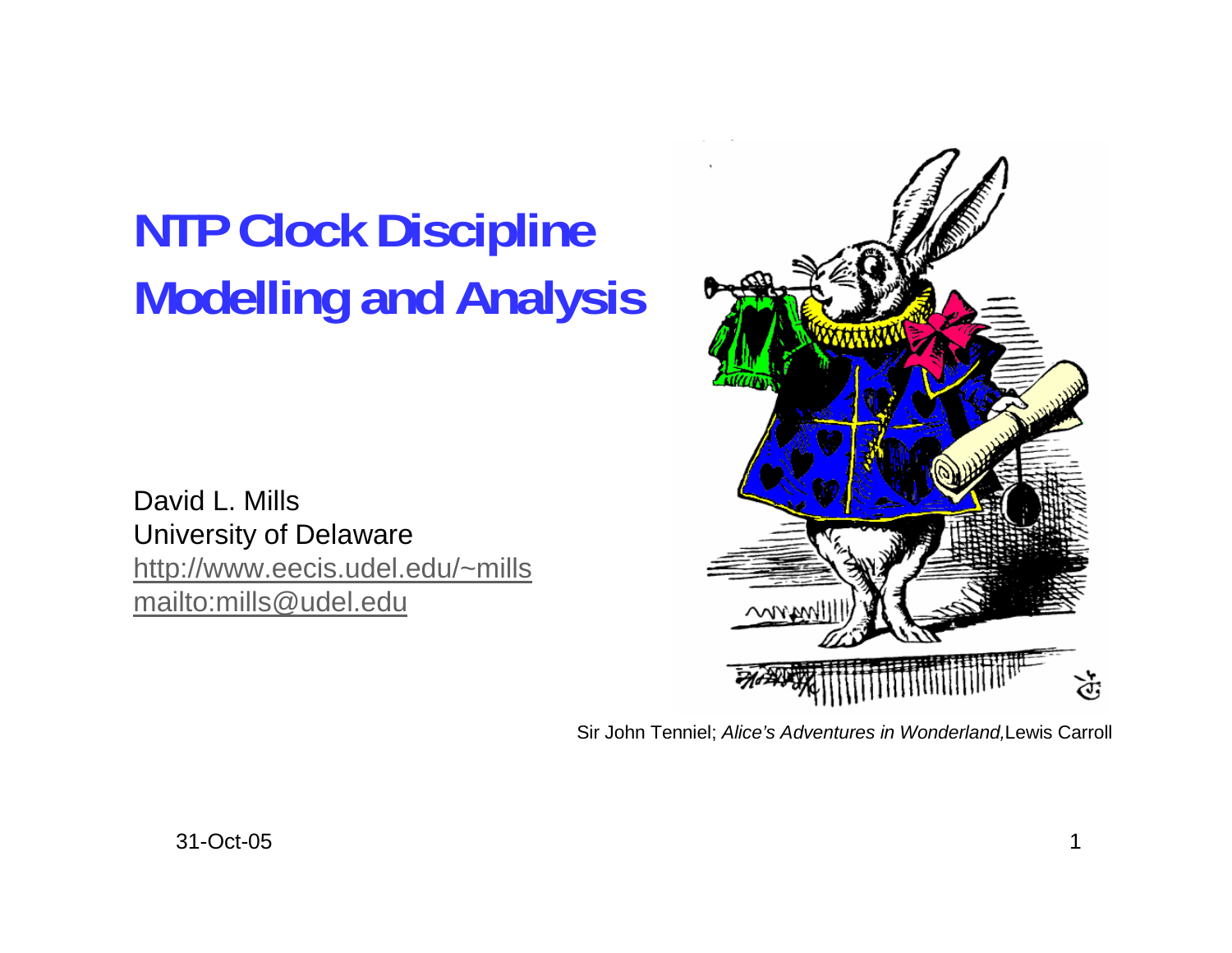

- o Errors due to network jitter
	- $\bullet$ Jitter process is modelled by an exponential distribution with parameter  $σ$ .
	- •Jitter estimator is the square root of the average of time difference squares.
	- • Jitter characteristic appears as a straight line with slope −1 on the Allan deviation plot.
- o Errors due to oscillator wander
	- • Wander process is modelled by the integral of a zero-mean normal distribution with parameter σ.
	- • Wander estimator is the square root of the average of frequency difference squares.
	- • Wander characteristic appears as a straight line with slope +0.5 on the Allan deviation plot.
- o The Allan intercept is defined as the intersection of the jitter and wander characteristics.
	- • The intersection coordinates define the optimum averaging interval and poll interval.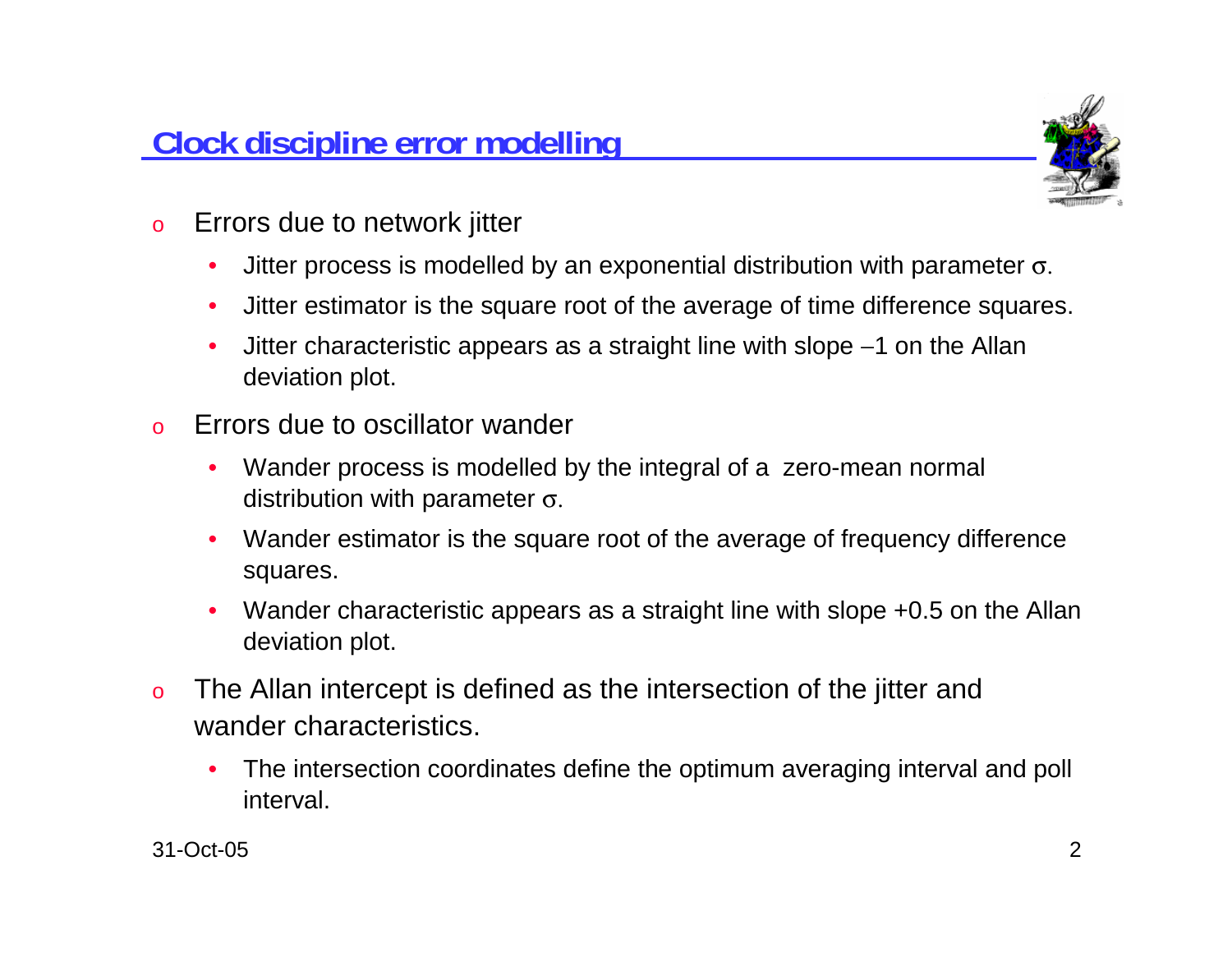

- o Time differences between the system clock and an external standard are measured at 1-s intervals over several days
- oFor a given time interval  $\tau$  the frequency  $y(\tau)$  is determined as the time difference between the beginning and end of the interval divided by  $\tau$
- oThe Allan deviation  $\sigma_{v}(\tau)$  is defined as the average of successive frequency differences Δ*y*(τ) as <sup>τ</sup> varies from 1 s to several days.
- o The Allen deviation plot appears in log-log coordinates as two intersecting lines determined by the jitter and wander characteristics
- oThe following graph shows  $\sigma_{v}(\tau)$  for three architectures and operating system, plus a synthesized characteristic with nanosecond resolution and assumed "good" frequency stability.
	- •Alpha 433 has nanokernel modifications and 2.3-ns resolution.
	- •Pentium 200 has nanokernel modifications and 5-ns resolution.
	- •SPARC IPC has microkernel modifications and 1000-ns resolution.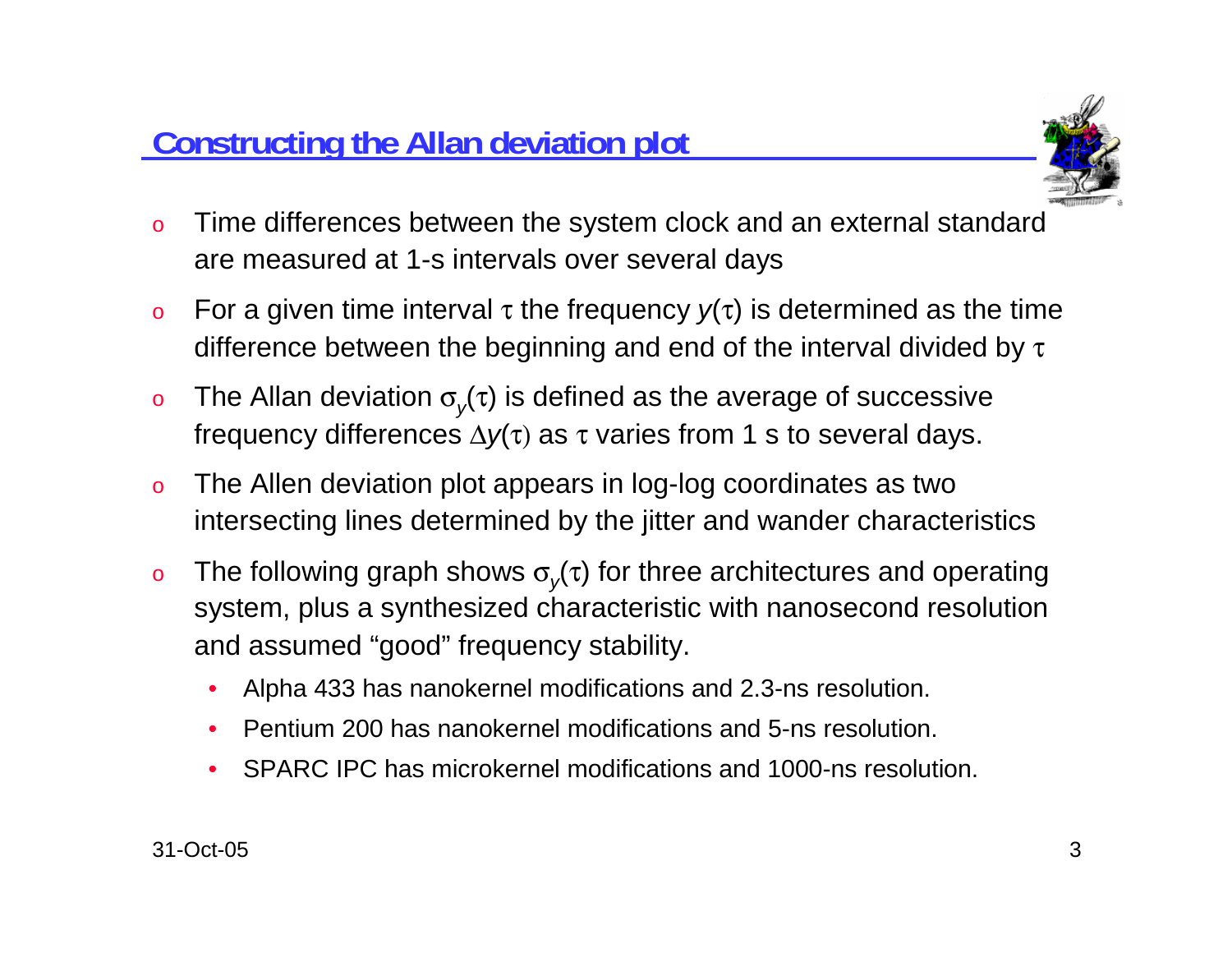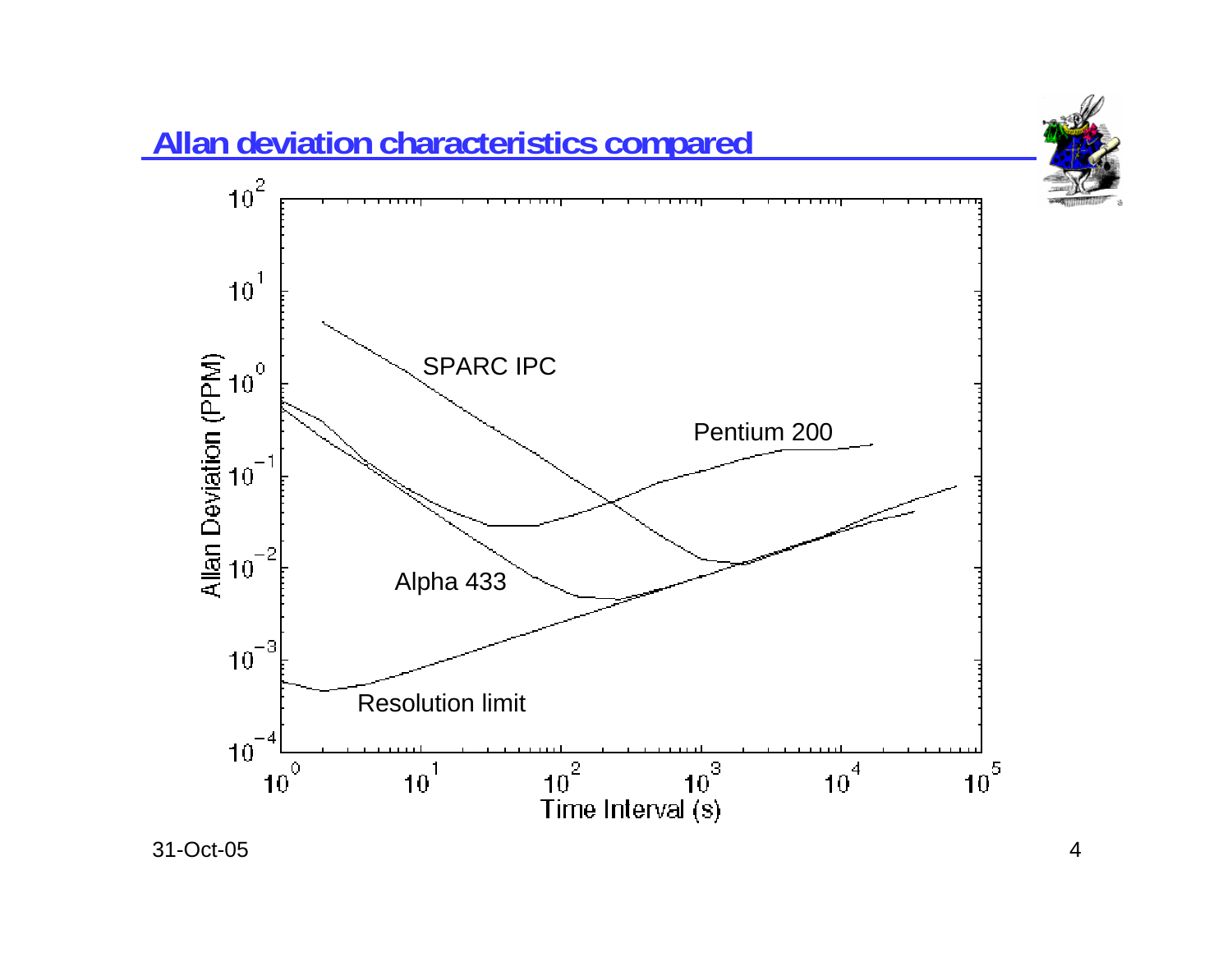

| <b>System</b>           | <b>Resolution</b> | Precision       | <b>Stability</b> | $\boldsymbol{X}$<br>Intercept | У<br>Intercept      | Range *           |
|-------------------------|-------------------|-----------------|------------------|-------------------------------|---------------------|-------------------|
| <b>SPARC IPC</b>        | 1000 ns           | 1000 ns         | good             | 2000 s                        | .01<br><b>PPM</b>   | $600 -$<br>5000 s |
| Pentium 200             | 1 <sub>ns</sub>   | 5 <sub>ns</sub> | poor             | 50 <sub>s</sub>               | .03<br><b>PPM</b>   | $10 -$<br>300 s   |
| Alpha 433               | 1 <sub>ns</sub>   | $2.3$ ns        | good             | 200 s                         | .005<br><b>PPM</b>  | $50 -$<br>2000 s  |
| <b>Resolution limit</b> | 1 <sub>ns</sub>   | 1 <sub>ns</sub> | good             | 2s                            | .0004<br><b>PPM</b> | 10 <sub>s</sub>   |

\* For stability no worse than twice *y* intercept

 $\overline{\phantom{a}}$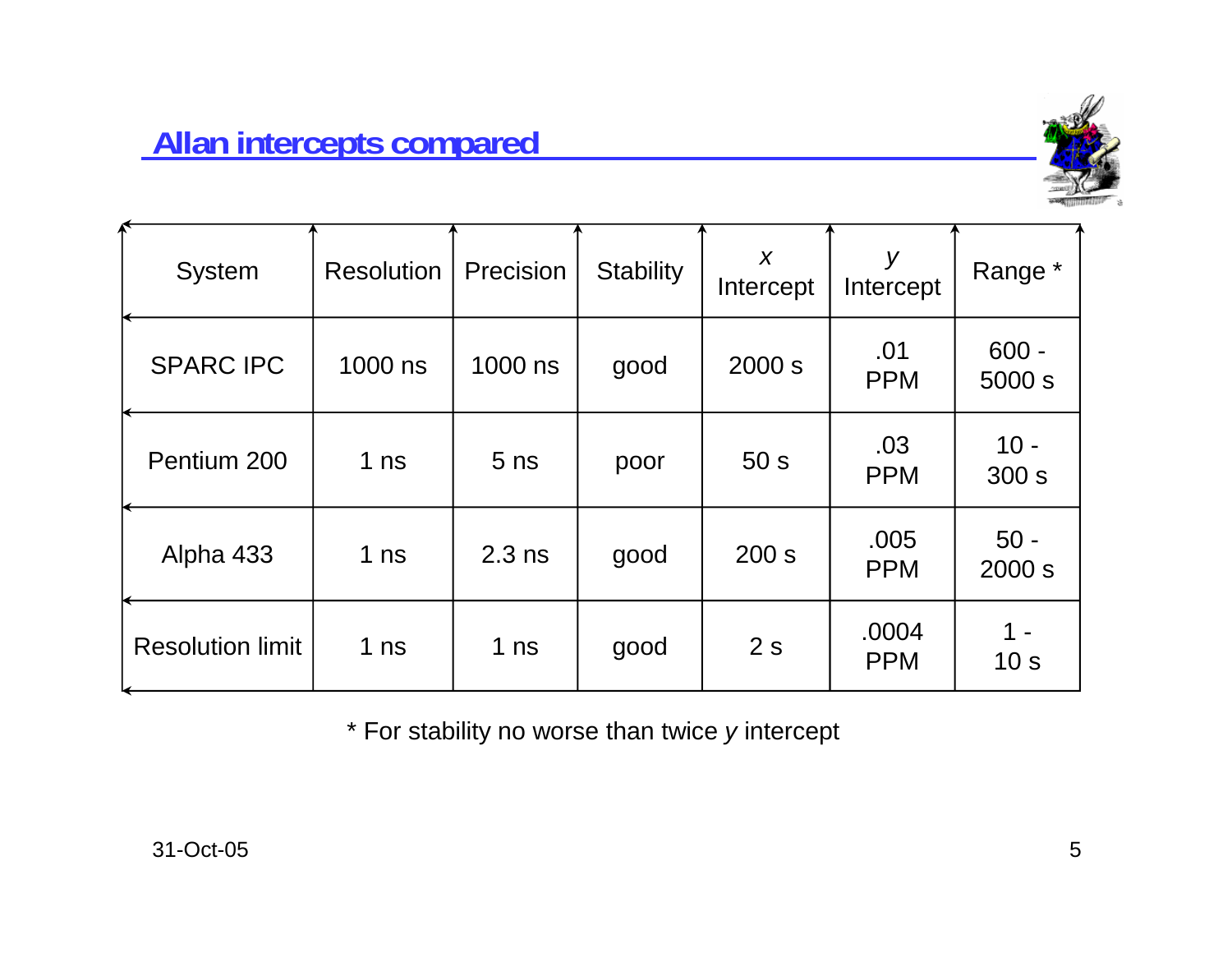

- o A useful performance predictor can be constructed from Allan deviation plots and synthetic noise sources. The graph on the next page compares the Allan deviation of a PPS source to pseudo-random noise sources.
	- •The PPS signal is connected to a Sun SPARC IPC running SunOS 4.1.3.
	- • Trace *PPS* shows the measured combined phase (slope -1) and frequency (slope +0.5) noise.
	- • Trace *net* is generated from an exponential distribution with parameter 500e-6. This is typical of a workstation synchronized to a primary time server over the Internet.
	- • Trace *phase* is generated from an exponential distribution with parameter 5e-6. Note how closely this matches the *PPS* phase characteristic.
	- •Trace *floor* is generated from a uniform distribution between 0 and 2 ns. This may represent the best achievable with modern workstations.
	- • Trace *freq* is generated from the integral of a zero-mean normal distribution with parameter 5e-10. This represents the random-walk characteristic of typical computer oscillators.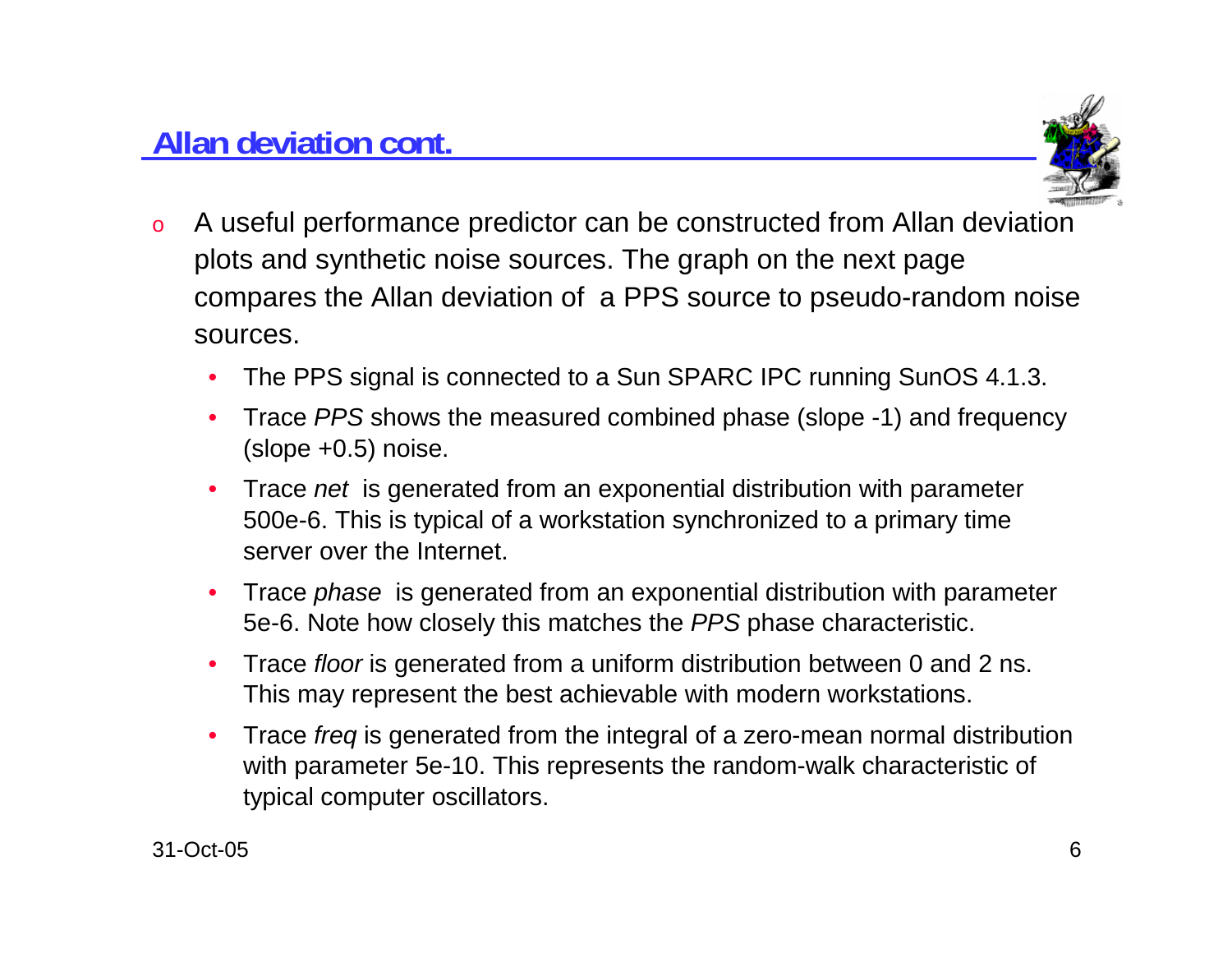

## **Allan deviation calibration**

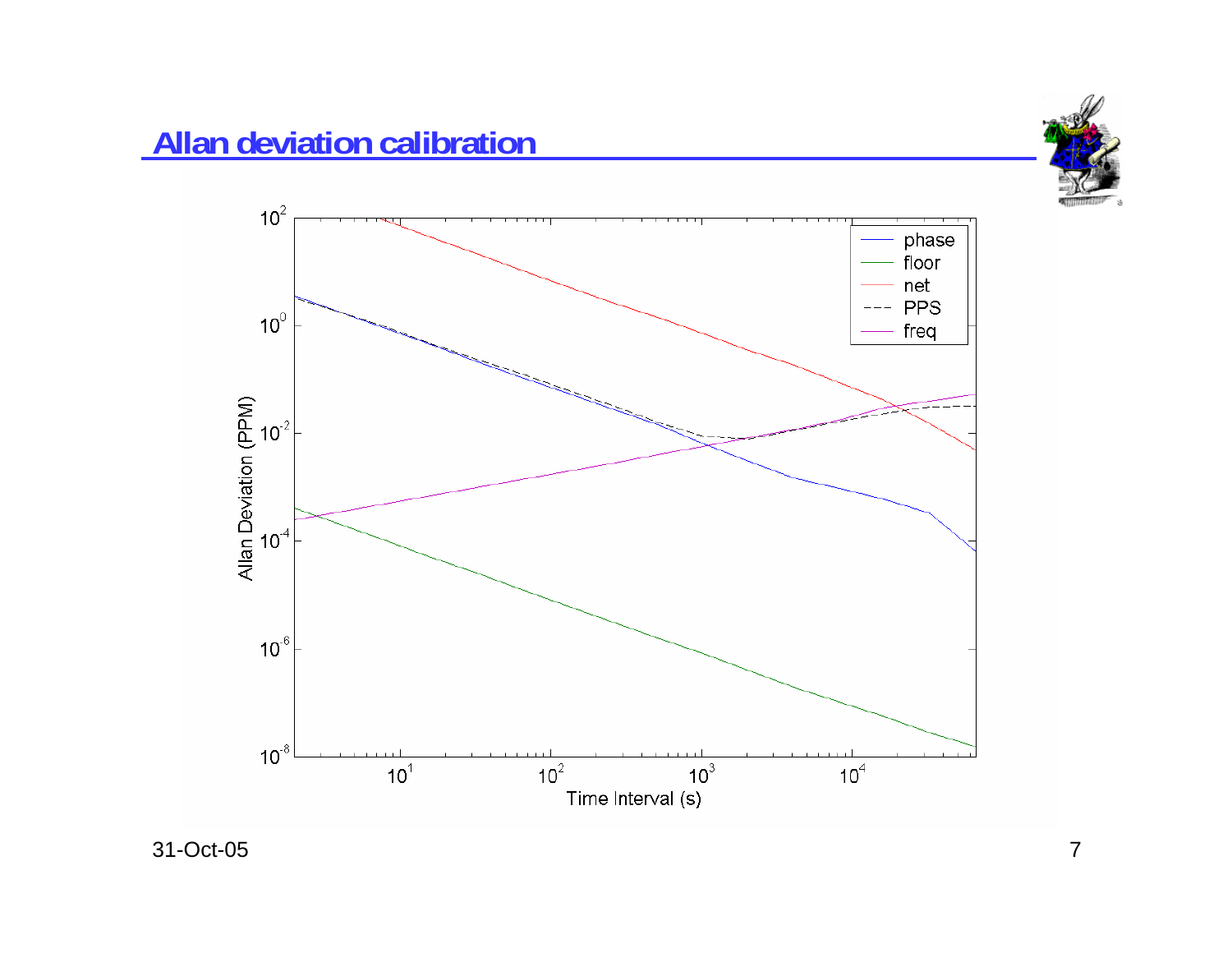

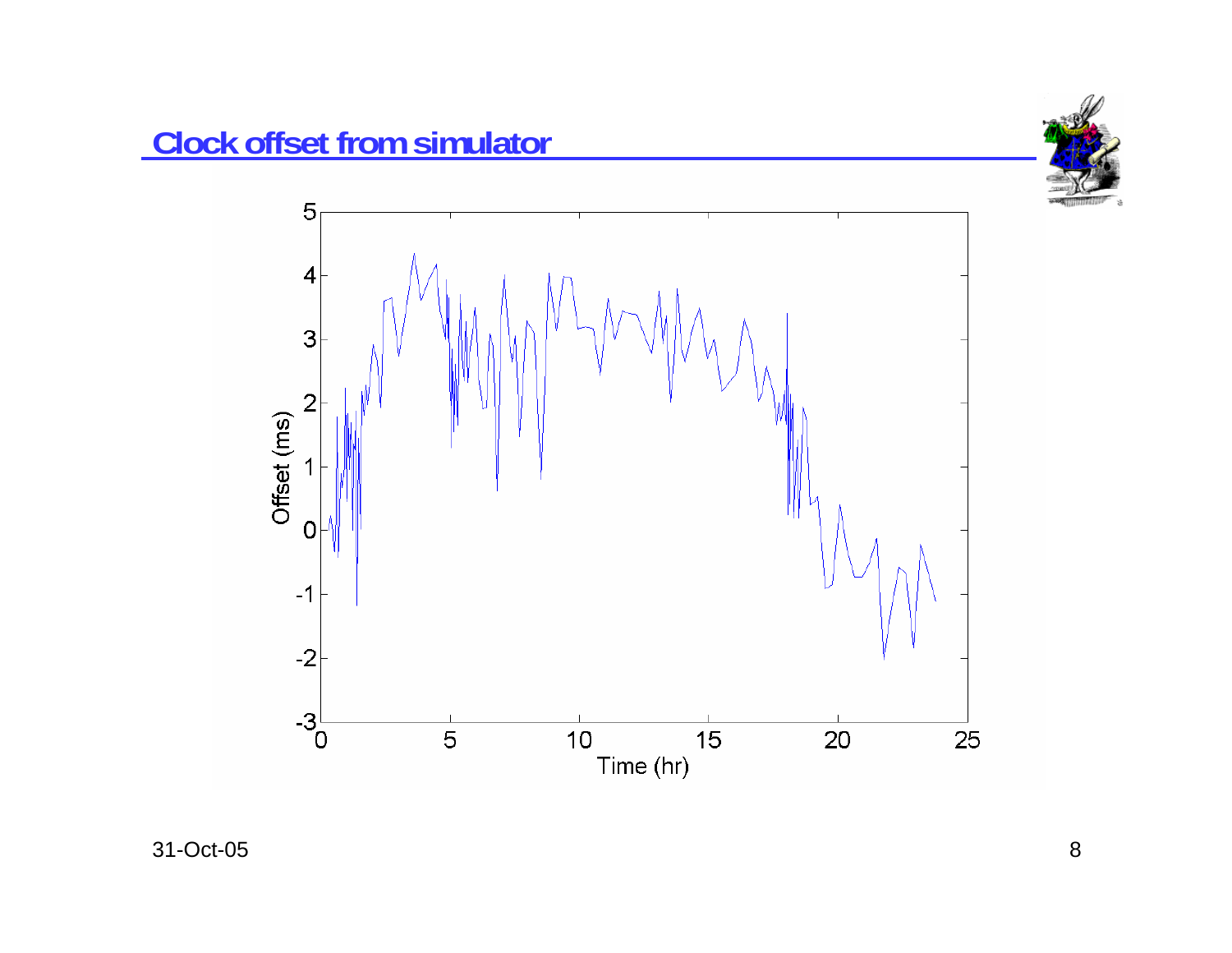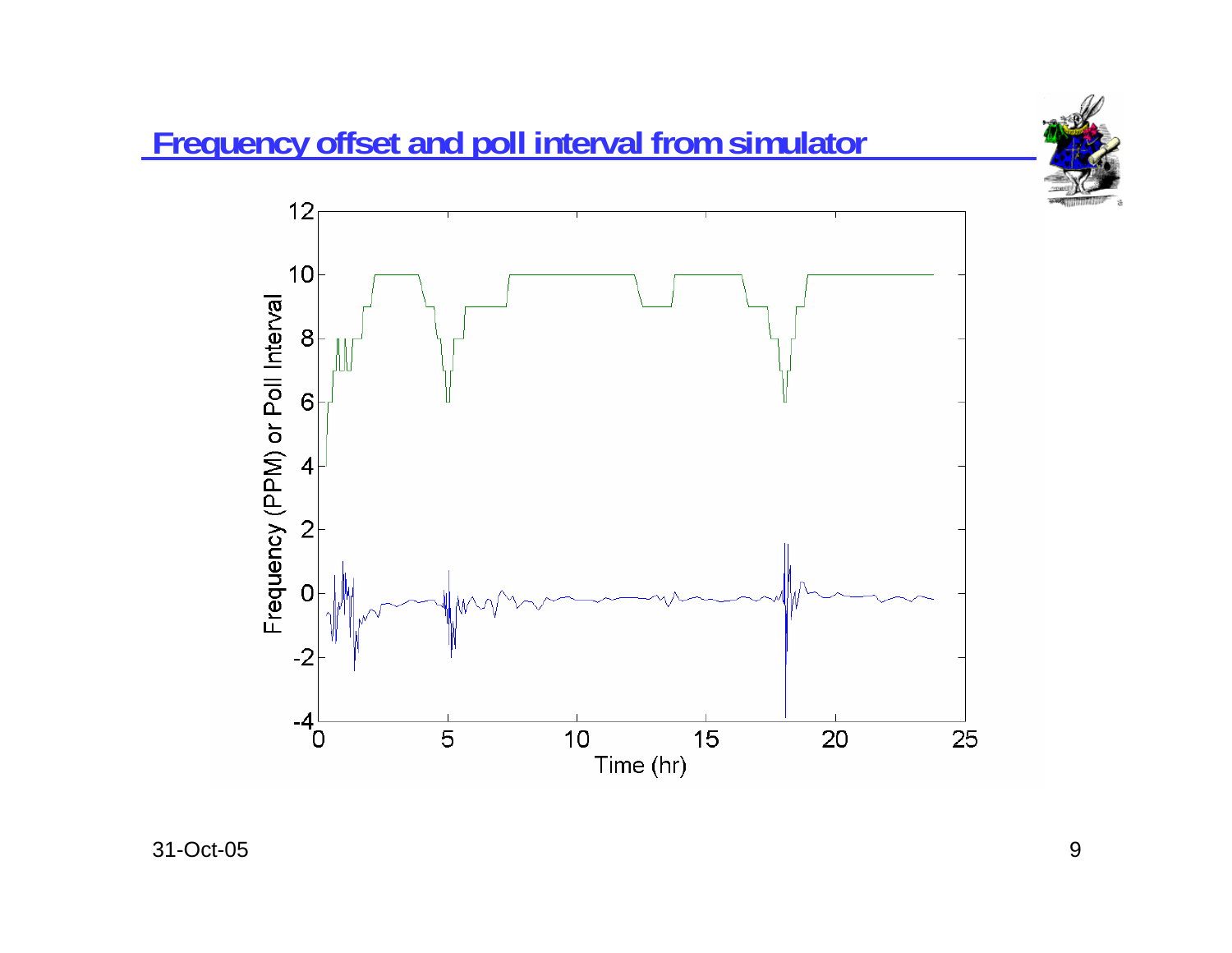

- o $\,$  The most accurate offset  $\theta_{0}$  is measured at the lowest delay  $\delta_{0}$  (apex of the wedge scattergram).
- o $\rm o$  The correct time θ must lie within the wedge  $\rm \theta_{0}$   $\pm$  (δ –  $\rm \delta_{0}$ )/2.
- oo The  $\delta_0$  is estimated as the minimum of the last eight delay measurements and  $(\theta_0, \delta_0)$  becomes the peer update.
- o Each peer update can be used only once and must be more recent than the previous update.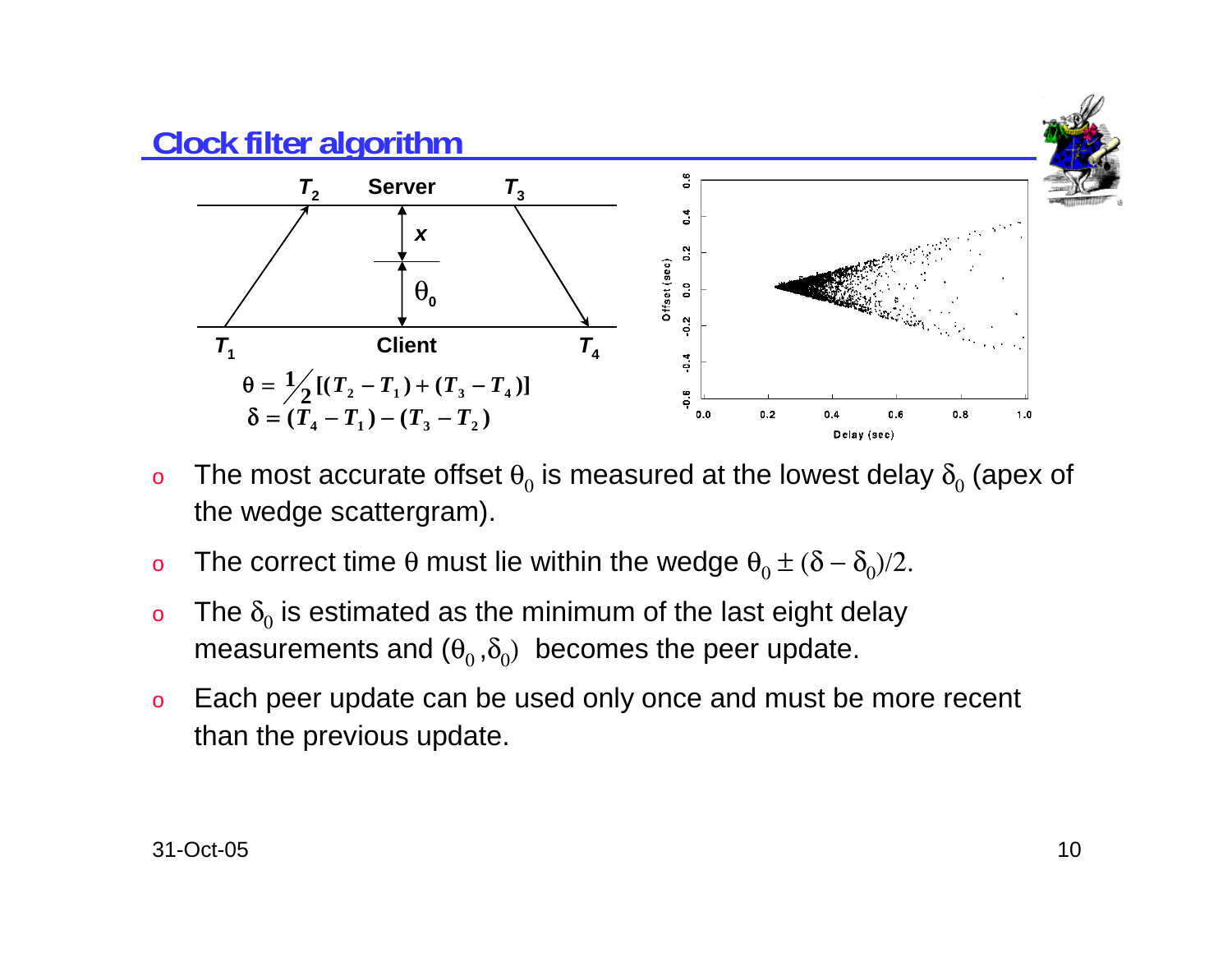

- o Many network paths show large delays and delay variations on one direction of transmission but not the other.
- oThese conditions often prevail only during some period of the workday.
- o A wedge scattergram plotting offset versus roundtrip delay samples is shown in the next slide:
	- •Blue dots represent the clock filter output.
	- $\bullet$ Green dots represent the huff&puff filter output.
	- •Red dots are discarded by the popcorn spike suppressor.
- oLet  $(\theta_0, \delta_0)$  be the apex coordinate at the minimum roundtrip delay and (θ, δ) the coordinate of a blue dot on the positive limb. Then, (θ', δ), where  $\theta' = \theta - (\delta - \delta_0)$  / 2, is the coordinate of the corresponding green dot and  $θ'$  is the corrected offset produced by the huff&puff filter.
- oA similar argument holds for the negative limb.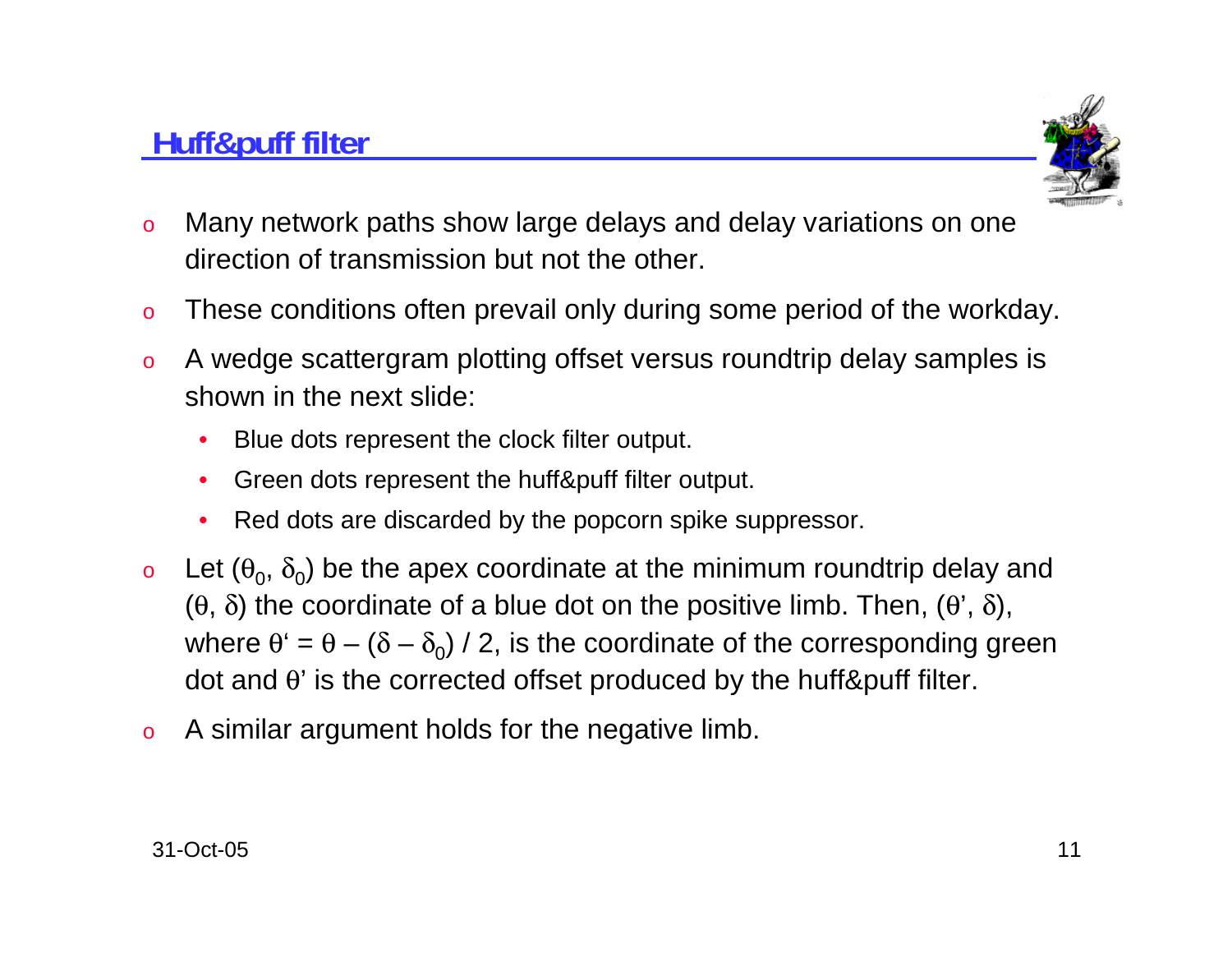



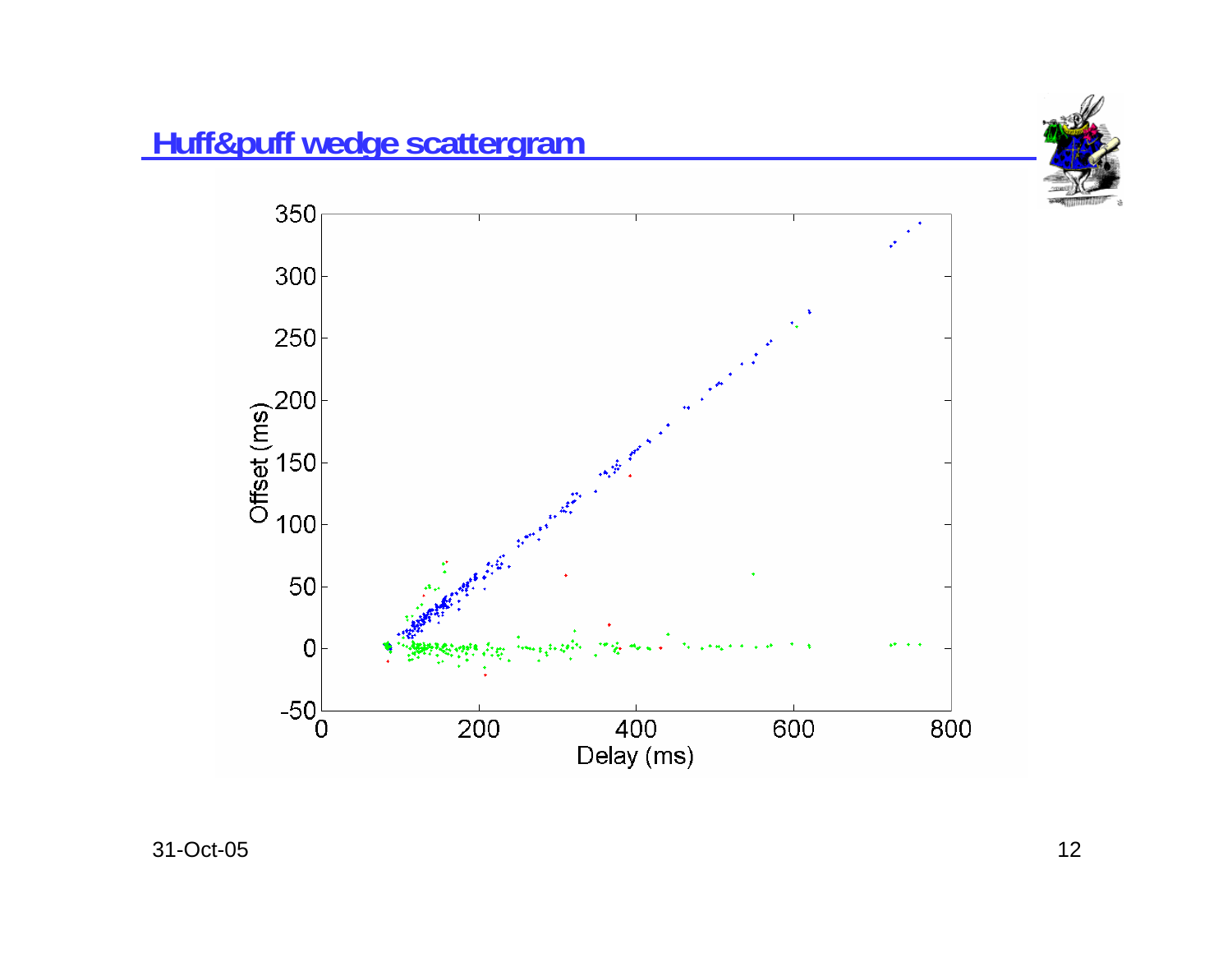

- o The time series graph shown on the following slide shows the sample delay (blue trace) together with the minimum delay over a window extending four hours in the past (green trace).
- o This is typical behavior for a moderately loaded network link, whether or not asymmetrical delays are present.
- oThe server was apparently unreachable between hours 16-19.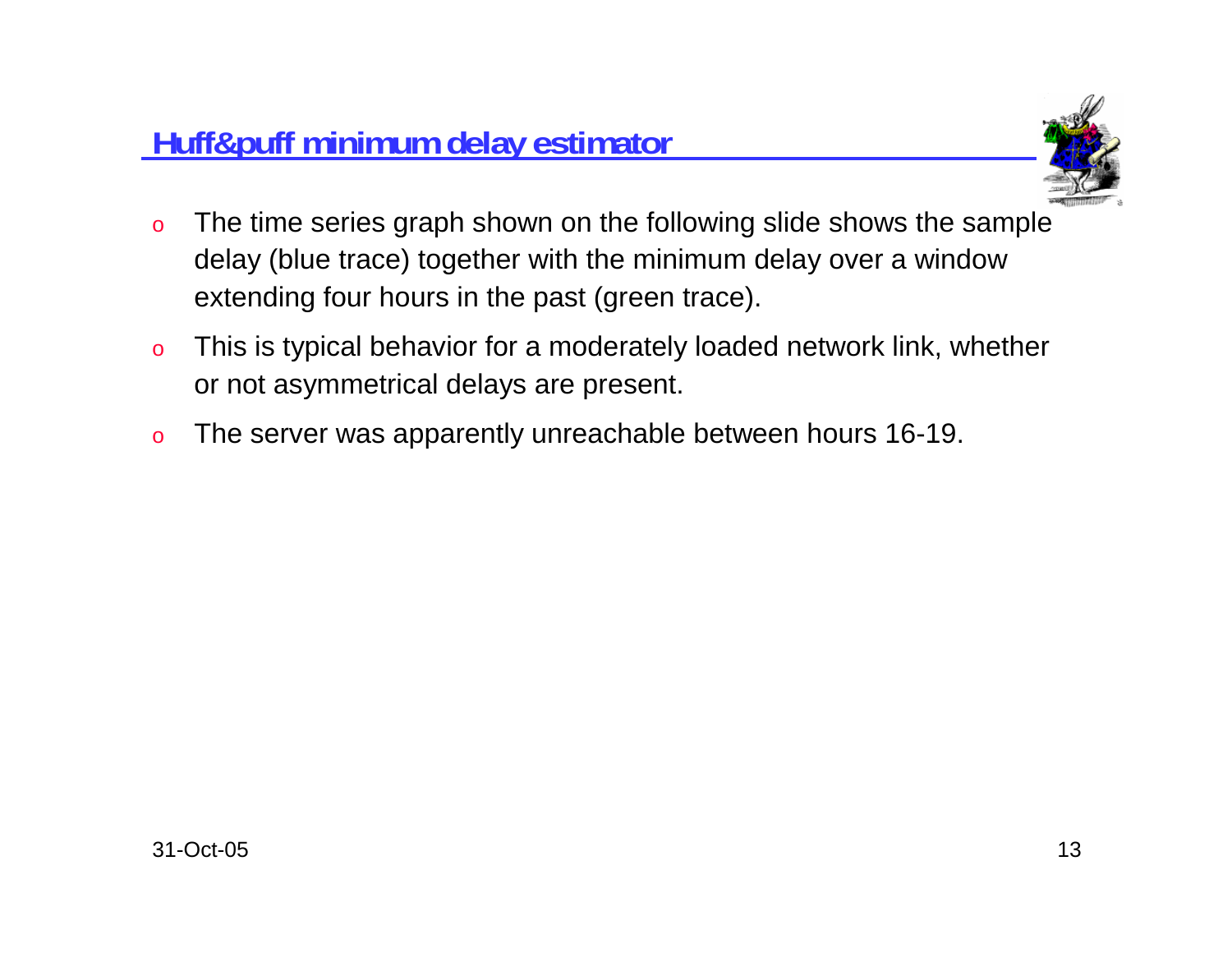



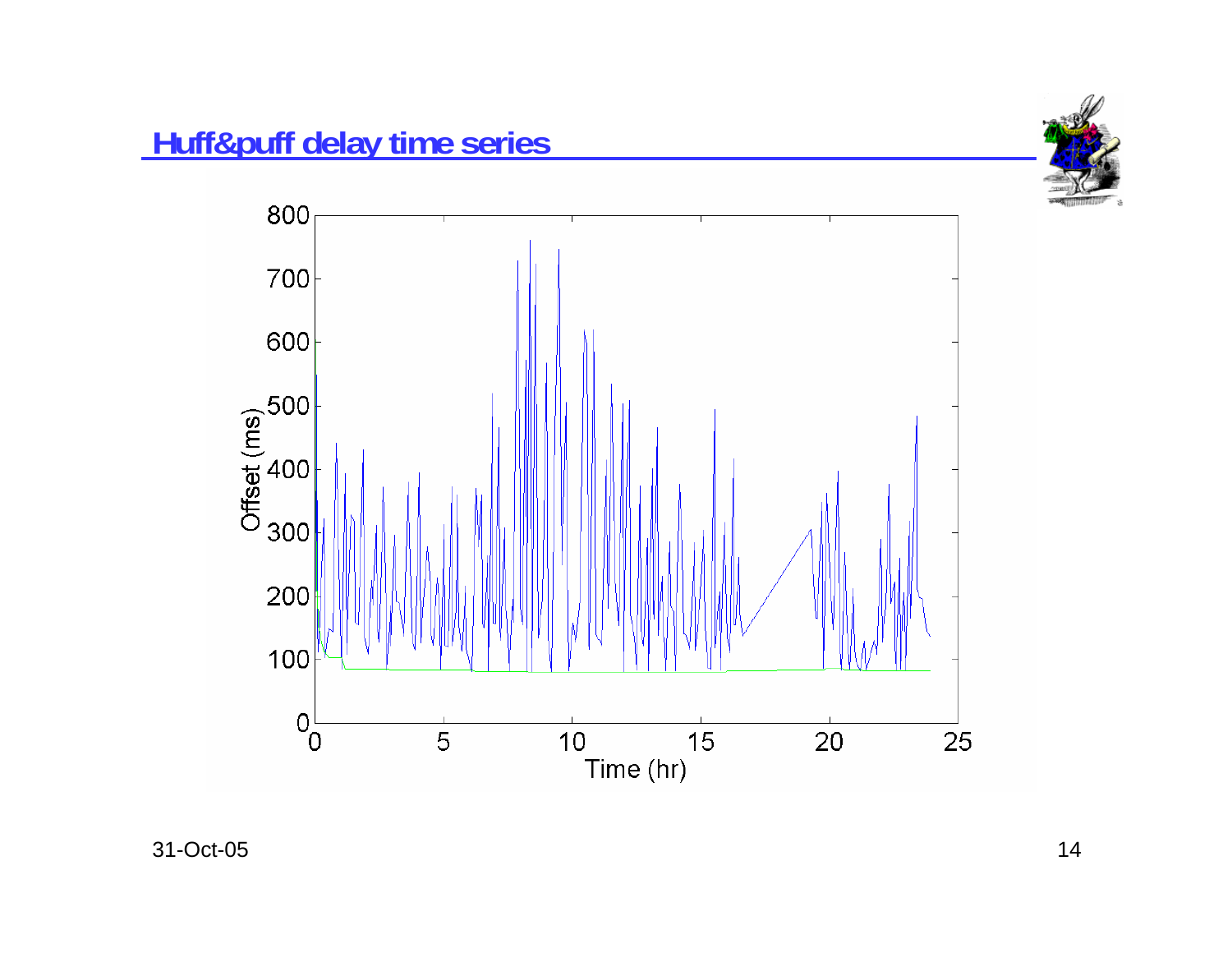

- o The time series graph shown on the following slide shows the clock filter output (blue trace) and corresponding huff&puff filter output (green trace).
- o The popcorn spike suppressor discards samples where the absolute sample-sample offset difference exceeds the running average of RMS jitter in the clock filter output.
- o While this particular scenario shows a dramatic reduction in jitter and improvement in accuracy, other scenarios show less improvement, including:
	- • The minimum delay statistic cannot be reliably determined if the most recent minimum delay sample is beyond the window.
	- • The delays are large and more symmetric, so the sample point does not occur on a positive or negative limb.
	- •The popcorn spike suppressor fails to detect and discard the outlyers.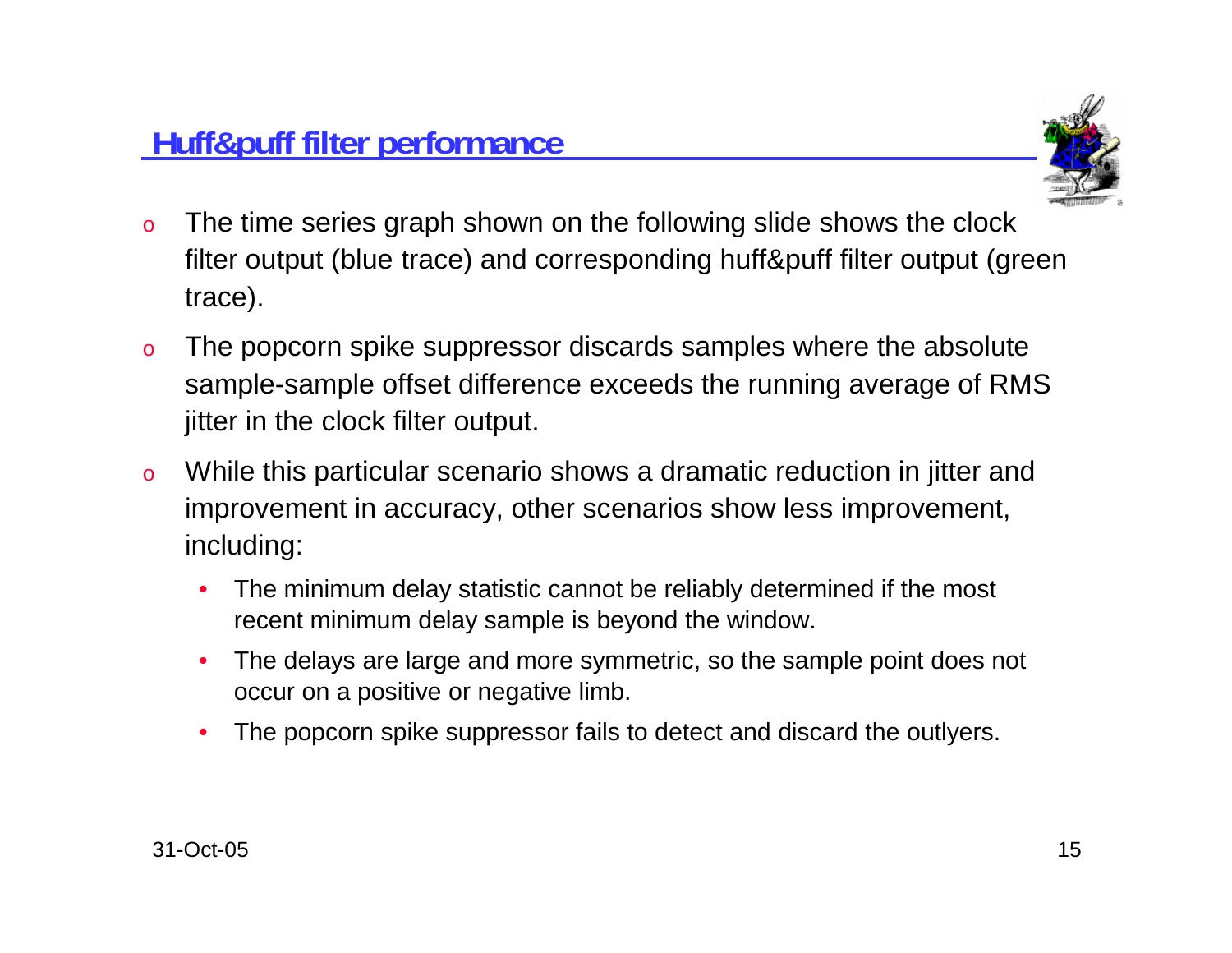



 $5$  and  $16$